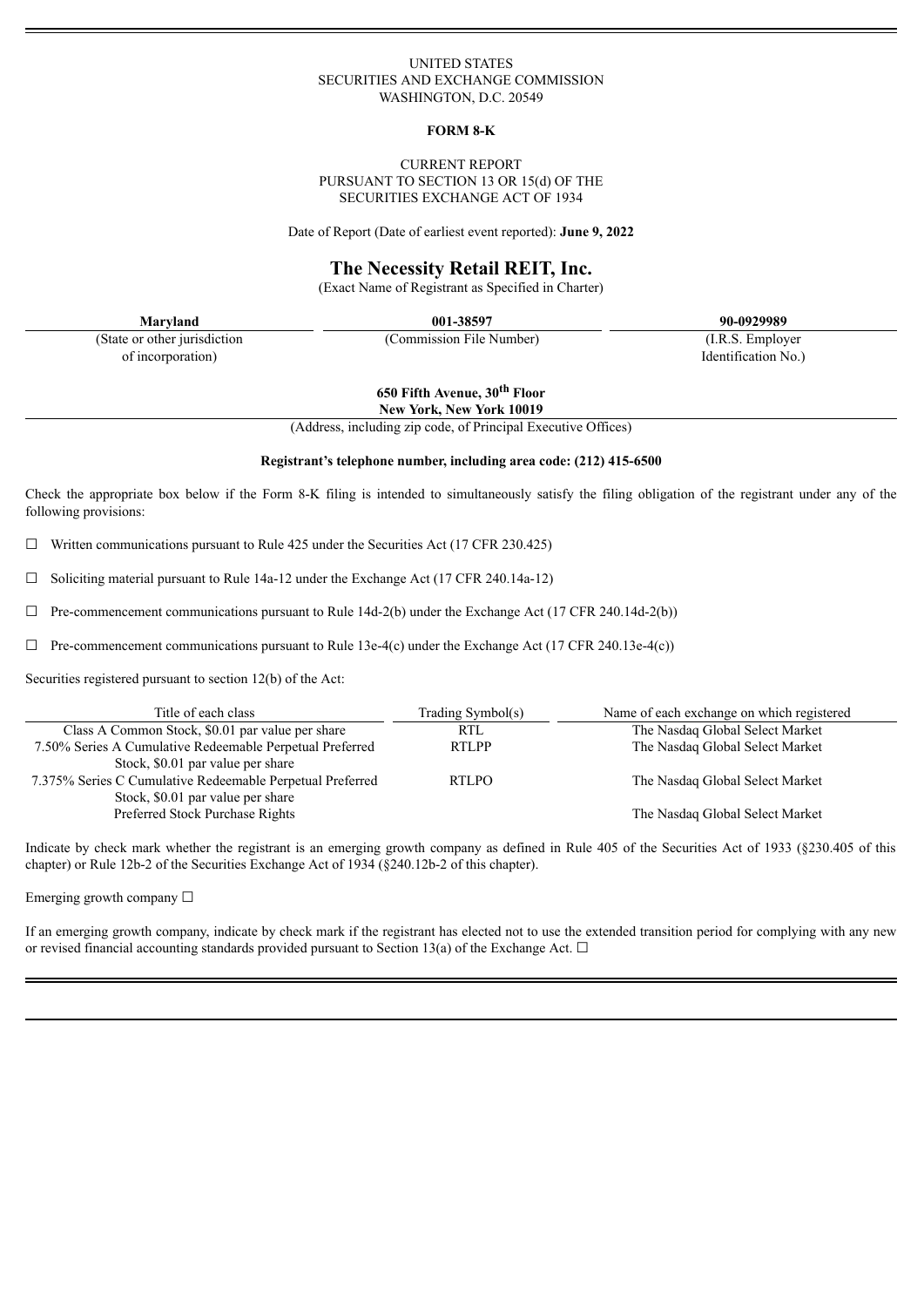## **Item 7.01. Regulation FD Disclosure.**

On June 9, 2022, The Necessity Retail REIT, Inc. (the "Company") issued a press release, a copy of which is attached as Exhibit 99.1 to this Current Report on Form 8-K. Such press release shall not be deemed "filed" for any purpose, including for the purposes of Section 18 of the Securities Exchange Act of 1934, as amended (the "Exchange Act"), or otherwise subject to the liabilities of that Section. The information in Item 7.01, including Exhibit 99.1, shall not be deemed incorporated by reference into any filing under the Exchange Act or the Securities Act of 1933, as amended, regardless of any general incorporation language in such filing.

## **Item 9.01. Financial Statements and Exhibits.**

## **(d) Exhibits**

| Exhibit No | <b>Description</b>                                                                                            |
|------------|---------------------------------------------------------------------------------------------------------------|
|            | 99.1 Press Release dated June 9, 2022                                                                         |
|            | 104 Cover Page Interactive Data File - the cover page XBRL tags are embedded within the Inline XBRL document. |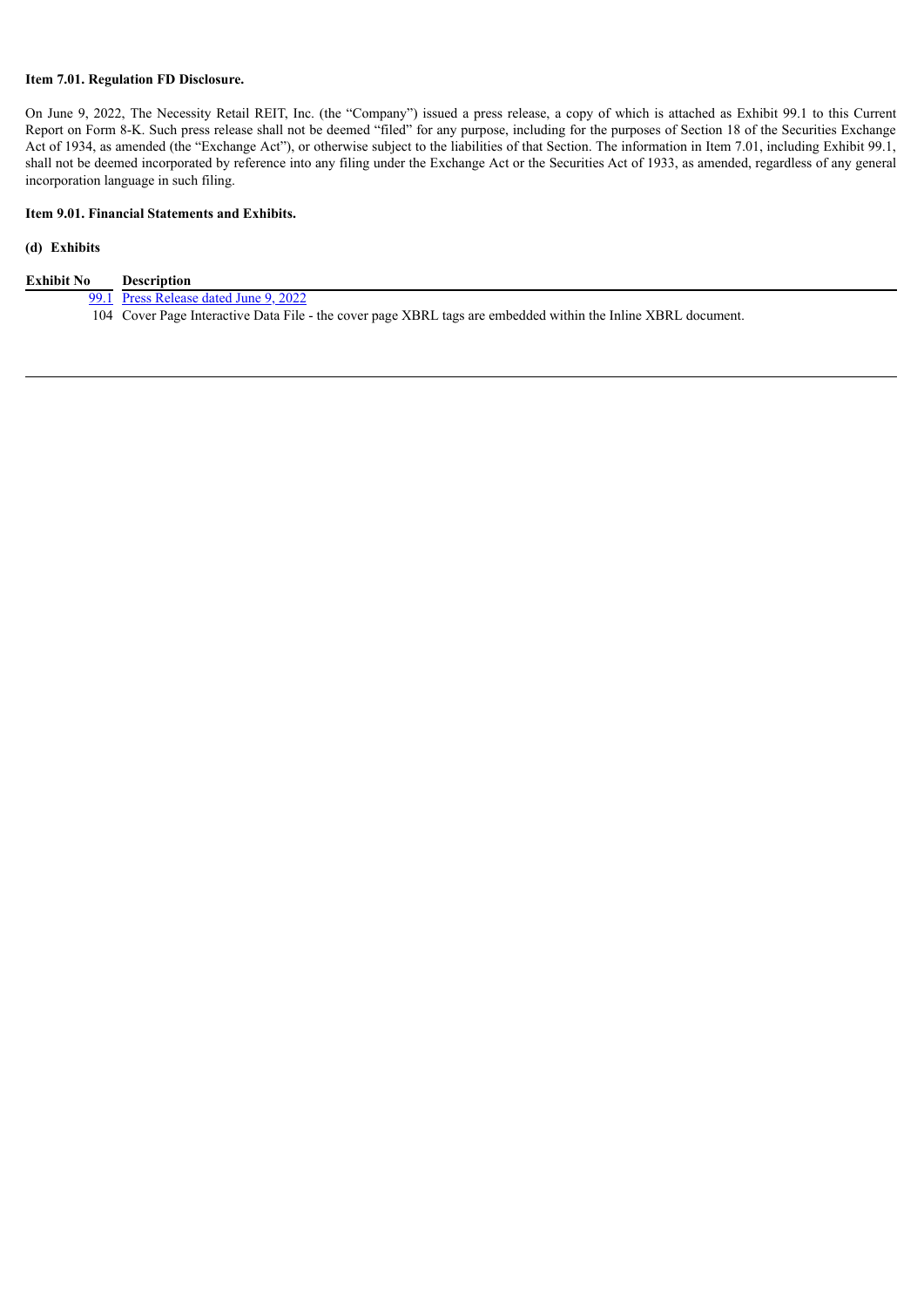## **SIGNATURES**

Pursuant to the requirements of the Securities Exchange Act of 1934, the registrant has duly caused this report to be signed on its behalf by the undersigned hereunto duly authorized.

# **THE NECESSITY RETAIL REIT, INC.**

Date: June 9, 2022 By: /s/ Edward M. Weil, Jr.

Name: Edward M. Weil, Jr. Title: Chief Executive Officer and President